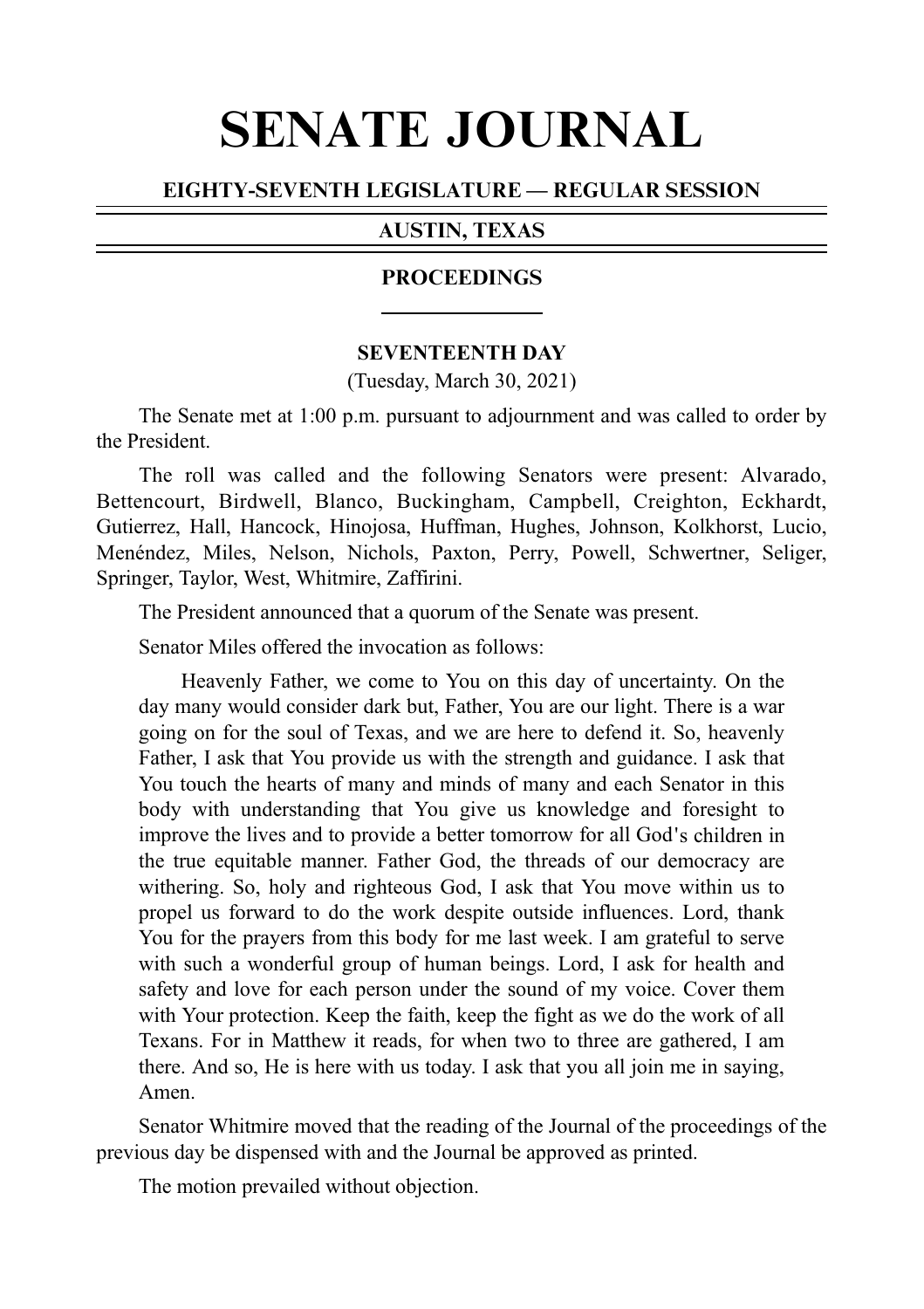# **RESOLUTION SIGNED**

The President announced the signing of the following enrolled resolution in the presence of the Senate: **HCR 30**.

#### **MESSAGE FROM THE GOVERNOR**

The following Message from the Governor was read and was referred to the Committee on Nominations:

March 30, 2021 Austin, Texas

TO THE SENATE OF THE EIGHTY-SEVENTH LEGISLATURE, REGULAR SESSION:

I ask the advice, consent and confirmation of the Senate with respect to the following appointments:

To be members of the Texas Real Estate Commission for terms to expire January 31, 2027:

Leslie Lerner Houston, Texas (replacing Rayito O. Stephens of Pearland whose term expired)

Benjamin "Ben" Peña Bayview, Texas (replacing Thomas J. "T.J." Turner of Austin whose term expired)

Mark A. Woodroof Houston, Texas (replacing Robert H. "Bob" Leonard of San Antonio whose term expired)

Respectfully submitted,

/s/Greg Abbott Governor

## **SENATE RULE 7.12(a) SUSPENDED (Printing of Bills)**

On motion of Senator Nelson and by unanimous consent, Senate Rule 7.12(a) was suspended and the committee report for **CSSB 1** was ordered not printed.

# **INTRODUCTION OF BILLS AND RESOLUTIONS POSTPONED**

The President announced that the introduction of bills and resolutions on first reading would be postponed until the end of today's session.

There was no objection.

# **SENATE RESOLUTION 205**

Senator Buckingham offered the following resolution:

**SR 205.** Honoring Texans in the medical community who lost their lives in service as frontline workers during the COVID-19 pandemic.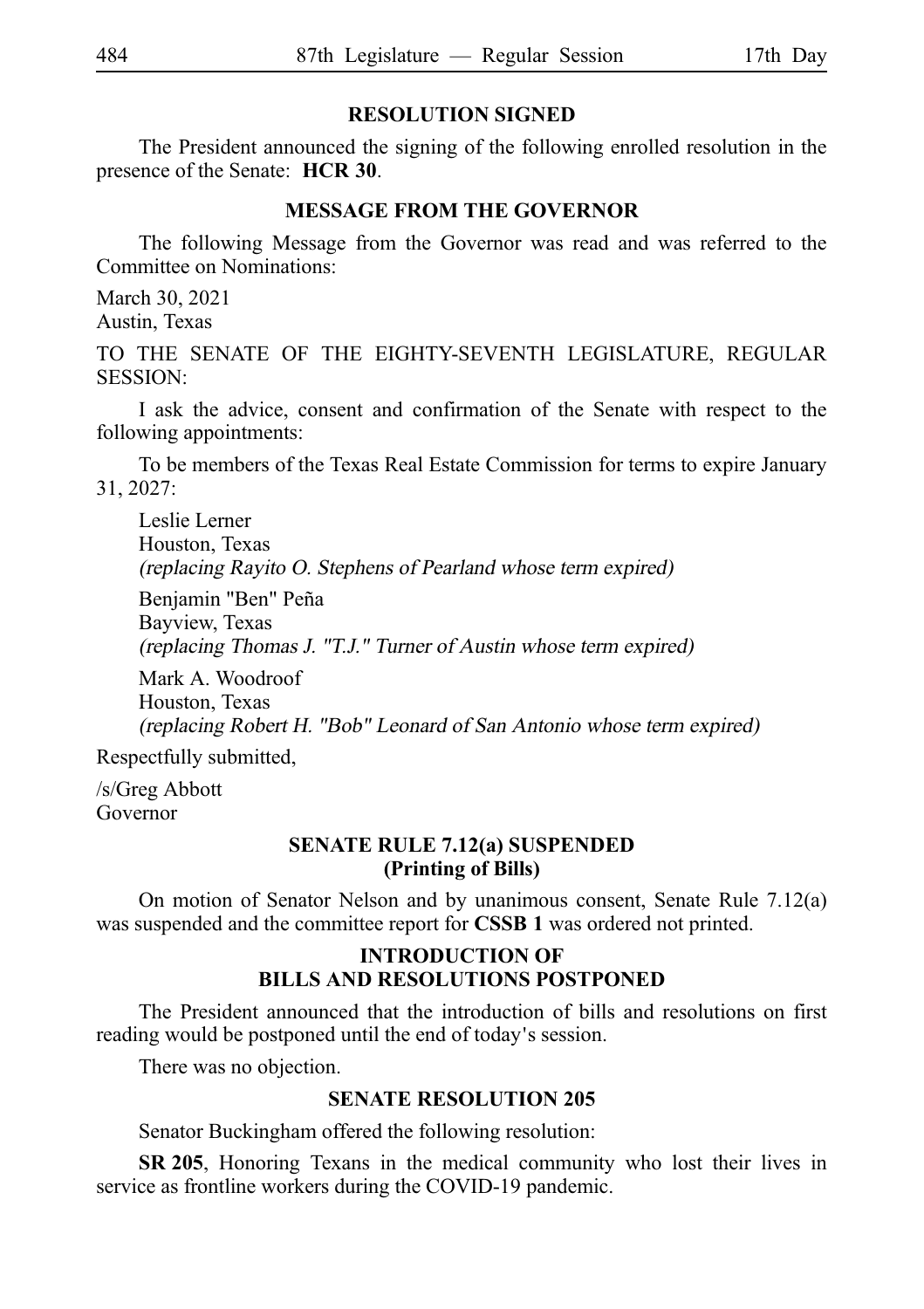The resolution was read.

On motion of Senator Kolkhorst and by unanimous consent, the names of the Lieutenant Governor and Senators were added to the resolution as signers thereof.

On motion of Senator Buckingham, **SR 205** was adopted by a rising vote of the Senate.

## **GUEST PRESENTED**

Senator Buckingham, joined by Senator Campbell, was recognized and introduced to the Senate Diana Fite, President of the Texas Medical Association.

The Senate welcomed its guest.

#### **SENATE RESOLUTION 206**

Senator Menéndez offered the following resolution:

**SR 206**, Recognizing March 30 through April 1, 2021, as VIVA San Antonio Days.

> MENÉNDEZ. CAMPBELL **GUTIERREZ** ZAFFIRINI

The resolution was read and was adopted without objection.

#### **SENATE RESOLUTION 198**

Senator Alvarado offered the following resolution:

**SR 198**, Recognizing March 30, 2021, as Texas Music Advocacy Day.

The resolution was read and was adopted without objection.

#### **CONCLUSION OF MORNING CALL**

The President at 1:43 p.m. announced the conclusion of morning call.

#### **(Senator Nelson in Chair)**

# **COMMITTEE SUBSTITUTE SENATE BILL 196 ON SECOND READING**

On motion of Senator Zaffirini and by unanimous consent, the regular order of business was suspended to take up for consideration **CSSBi196** at this time on its second reading:

**CSSB 196**, Relating to prohibited relationships between holders of certain alcoholic beverage licenses and permits.

The bill was read second time and was passed to engrossment by a viva voce vote.

All Members are deemed to have voted "Yea" on the passage to engrossment.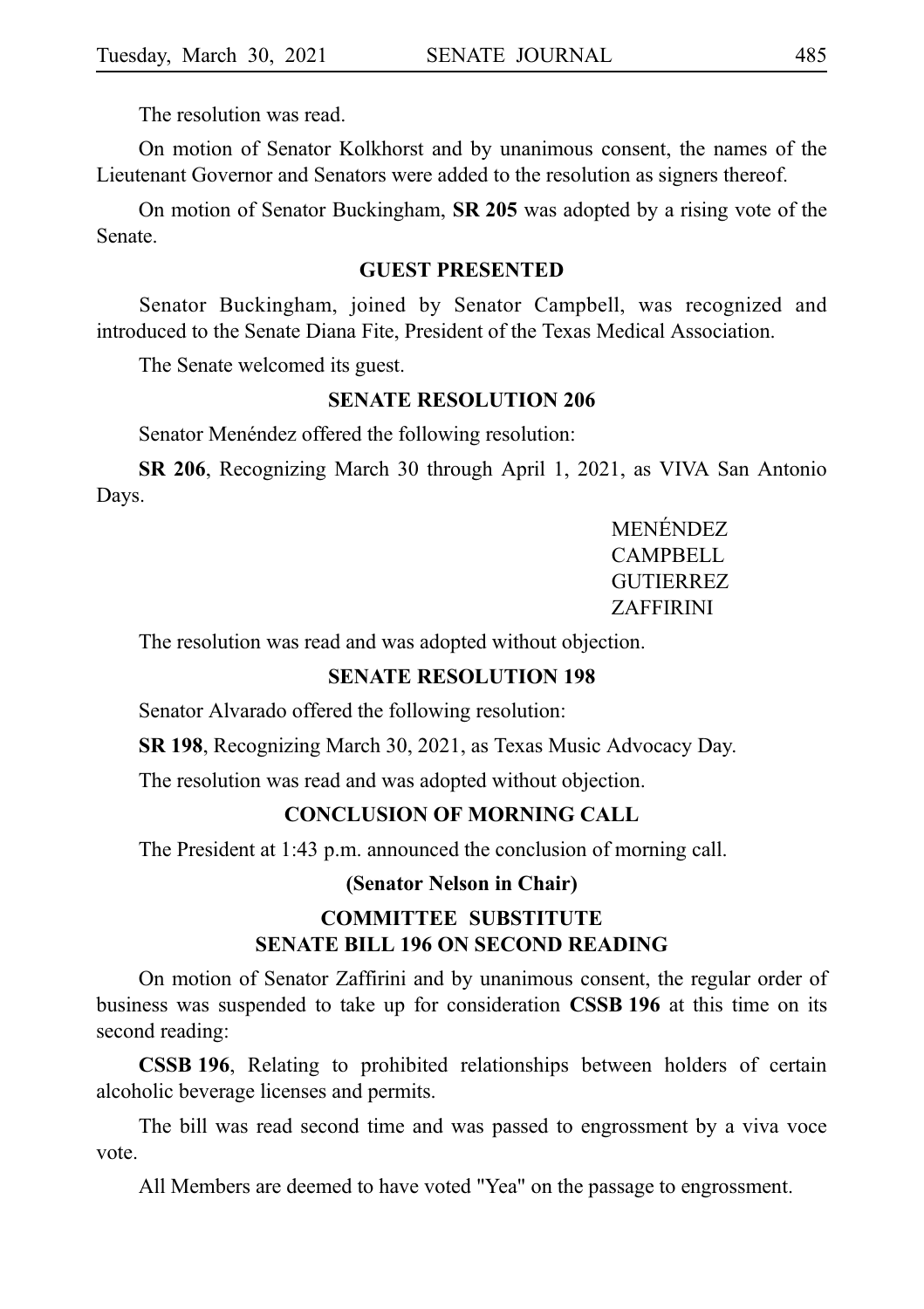# **COMMITTEE SUBSTITUTE SENATE BILL 196 ON THIRD READING**

Senator Zaffirini moved that Senate Rule 7.18 and the Constitutional Rule requiring bills to be read on three several days be suspended and that **CSSBi196** be placed on its third reading and final passage.

The motion prevailed by the following vote: Yeas 31, Nays 0.

The bill was read third time and was passed by the following vote: Yeas 31, Nays 0.

# **(President in Chair)**

# **SENATE BILL 873 ON SECOND READING**

On motion of Senator Hancock and by unanimous consent, the regular order of business was suspended to take up for consideration SB 873 at this time on its second reading:

**SB 873**, Relating to disclosure by the comptroller to the purchaser of a business of the amount of tax due.

The bill was read second time and was passed to engrossment by a viva voce vote.

All Members are deemed to have voted "Yea" on the passage to engrossment.

# **SENATE BILL 873 ON THIRD READING**

Senator Hancock moved that Senate Rule 7.18 and the Constitutional Rule requiring bills to be read on three several days be suspended and that **SB 873** be placed on its third reading and final passage.

The motion prevailed by the following vote: Yeas 31, Nays 0.

The bill was read third time and was passed by the following vote: Yeas 31, Nays 0.

# **SENATE BILL 343 ON SECOND READING**

On motion of Senator Kolkhorst and by unanimous consent, the regular order of business was suspended to take up for consideration **SBi343** at this time on its second reading:

**SB 343**, Relating to the entry into the Texas Crime Information Center of certain information regarding conditions of bond imposed in criminal cases involving family violence.

The bill was read second time and was passed to engrossment by a viva voce vote.

All Members are deemed to have voted "Yea" on the passage to engrossment.

# **SENATE BILL 343 ON THIRD READING**

Senator Kolkhorst moved that Senate Rule 7.18 and the Constitutional Rule requiring bills to be read on three several days be suspended and that **SB 343** be placed on its third reading and final passage.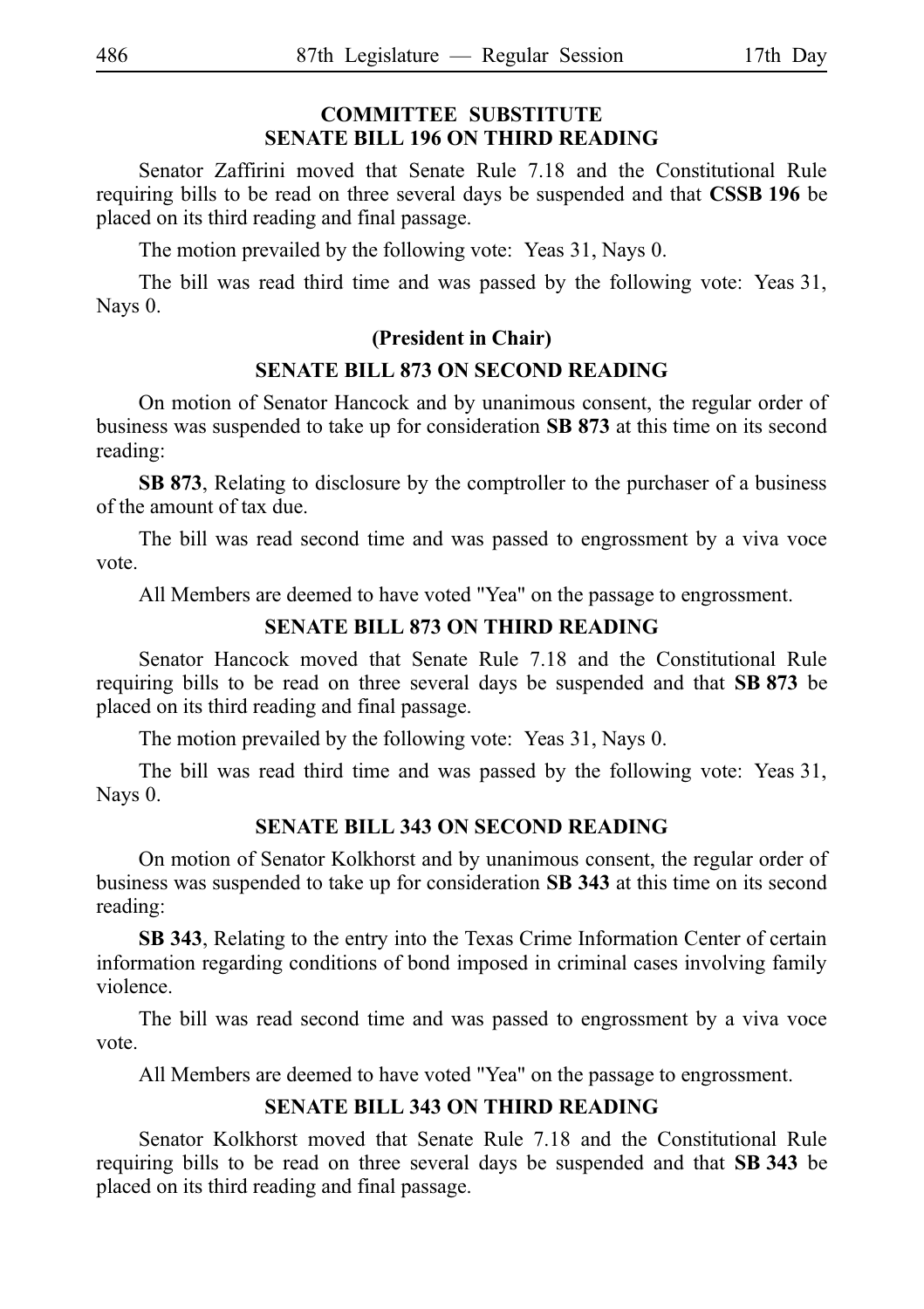The motion prevailed by the following vote: Yeas 31, Nays 0.

The bill was read third time and was passed by the following vote: Yeas 31, Nays 0.

# **COMMITTEE SUBSTITUTE SENATE BILL 601 ON SECOND READING**

On motion of Senator Perry and by unanimous consent, the regular order of business was suspended to take up for consideration **CSSB 601** at this time on its second reading:

**CSSB 601**, Relating to the creation and activities of the Texas Produced Water Consortium.

The bill was read second time and was passed to engrossment by a viva voce vote.

All Members are deemed to have voted "Yea" on the passage to engrossment except as follows:

Nays: Hall.

# **COMMITTEE SUBSTITUTE SENATE BILL 601 ON THIRD READING**

Senator Perry moved that Senate Rule 7.18 and the Constitutional Rule requiring bills to be read on three several days be suspended and that **CSSB 601** be placed on its third reading and final passage.

The motion prevailed by the following vote: Yeas 31, Nays 0.

The bill was read third time and was passed by the following vote: Yeas 30, Nays 1.

Nays: Hall.

# **COMMITTEE SUBSTITUTE SENATE BILL 941 ON SECOND READING**

On motion of Senator Buckingham and by unanimous consent, the regular order of business was suspended to take up for consideration **CSSB 941** at this time on its second reading:

**CSSB 941**, Relating to the adoption of a state scenic byways program.

The bill was read second time.

Senator Seliger offered the following amendment to the bill:

#### **Floor Amendment No. 1**

Amend **CSSB 941** (senate committee printing) in SECTION 1 of the bill by striking added Section 391.256(d), Transportation Code (page 1, lines 42-44), and substituting the following:

(d) The department may use money from the state highway fund for a project that receives a grant made under 23 U.S.C. Section 162 only for the purpose of satisfying matching funds requirements for the grant.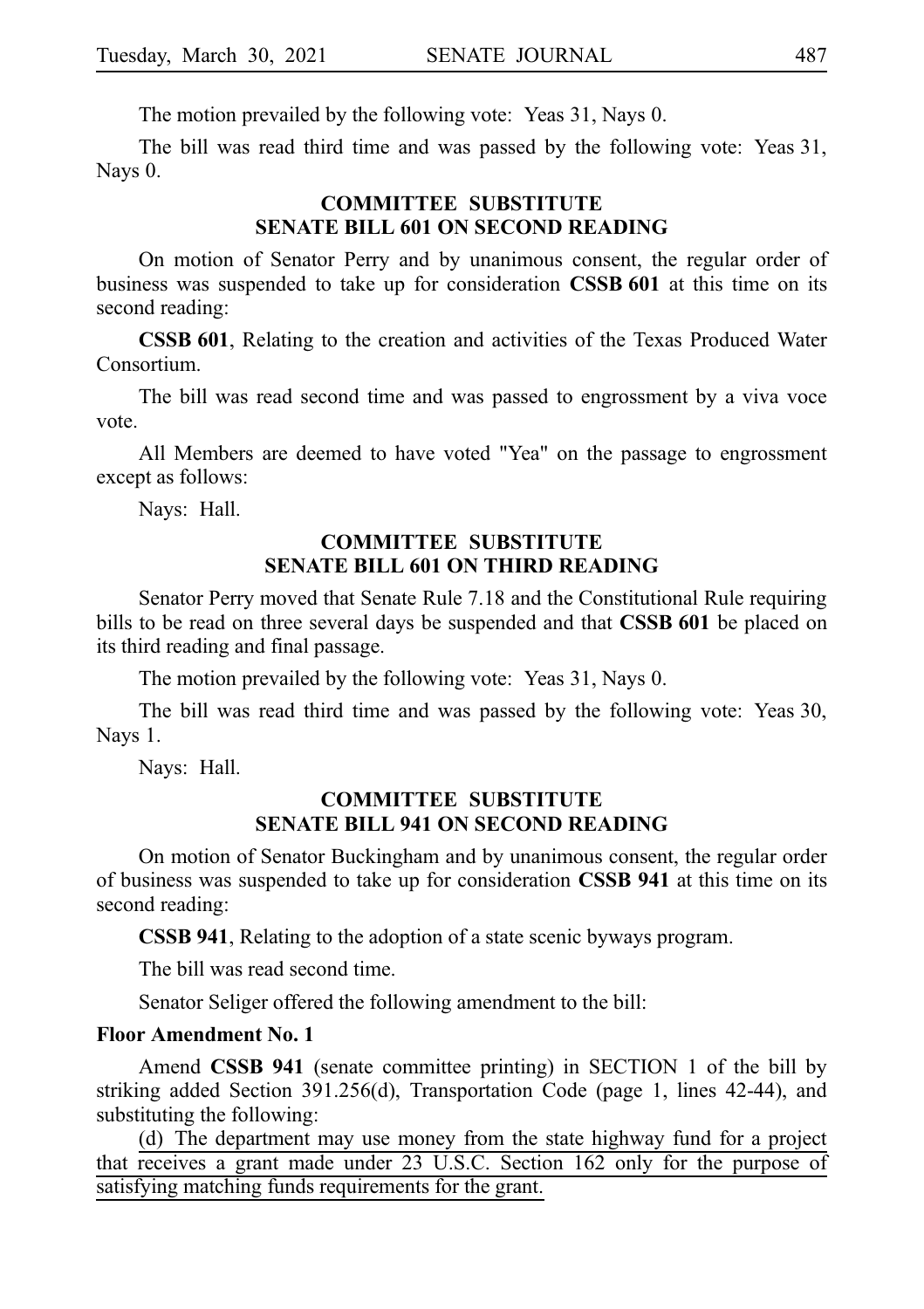The amendment to **CSSB 941** was read and was adopted by a viva voce vote.

All Members are deemed to have voted "Yea" on the adoption of Floor Amendment No. 1.

**CSSB 941** as amended was passed to engrossment by a viva voce vote.

All Members are deemed to have voted "Yea" on the passage to engrossment except as follows:

Nays: Hall.

# **COMMITTEE SUBSTITUTE SENATE BILL 941 ON THIRD READING**

Senator Buckingham moved that Senate Rule 7.18 and the Constitutional Rule requiring bills to be read on three several days be suspended and that CSSB 941 be placed on its third reading and final passage.

The motion prevailed by the following vote: Yeas 31, Nays 0.

The bill was read third time and was passed by the following vote: Yeas 30, Nays 1.

Nays: Hall.

#### **SENATE BILL 872 ON SECOND READING**

On motion of Senator Hancock and by unanimous consent, the regular order of business was suspended to take up for consideration **SBi872** at this time on its second reading:

**SB 872**, Relating to the expiration of the dry cleaner environmental response program.

The bill was read second time and was passed to engrossment by a viva voce vote.

All Members are deemed to have voted "Yea" on the passage to engrossment except as follows:

Nays: Hall, Springer.

#### **SENATE BILL 872 ON THIRD READING**

Senator Hancock moved that Senate Rule 7.18 and the Constitutional Rule requiring bills to be read on three several days be suspended and that **SB 872** be placed on its third reading and final passage.

The motion prevailed by the following vote: Yeas 31, Nays 0.

The bill was read third time and was passed by the following vote: Yeas 29, Nays 2.

Yeas: Alvarado, Bettencourt, Birdwell, Blanco, Buckingham, Campbell, Creighton, Eckhardt, Gutierrez, Hancock, Hinojosa, Huffman, Hughes, Johnson, Kolkhorst, Lucio, Menéndez, Miles, Nelson, Nichols, Paxton, Perry, Powell, Schwertner, Seliger, Taylor, West, Whitmire, Zaffirini.

Nays: Hall, Springer.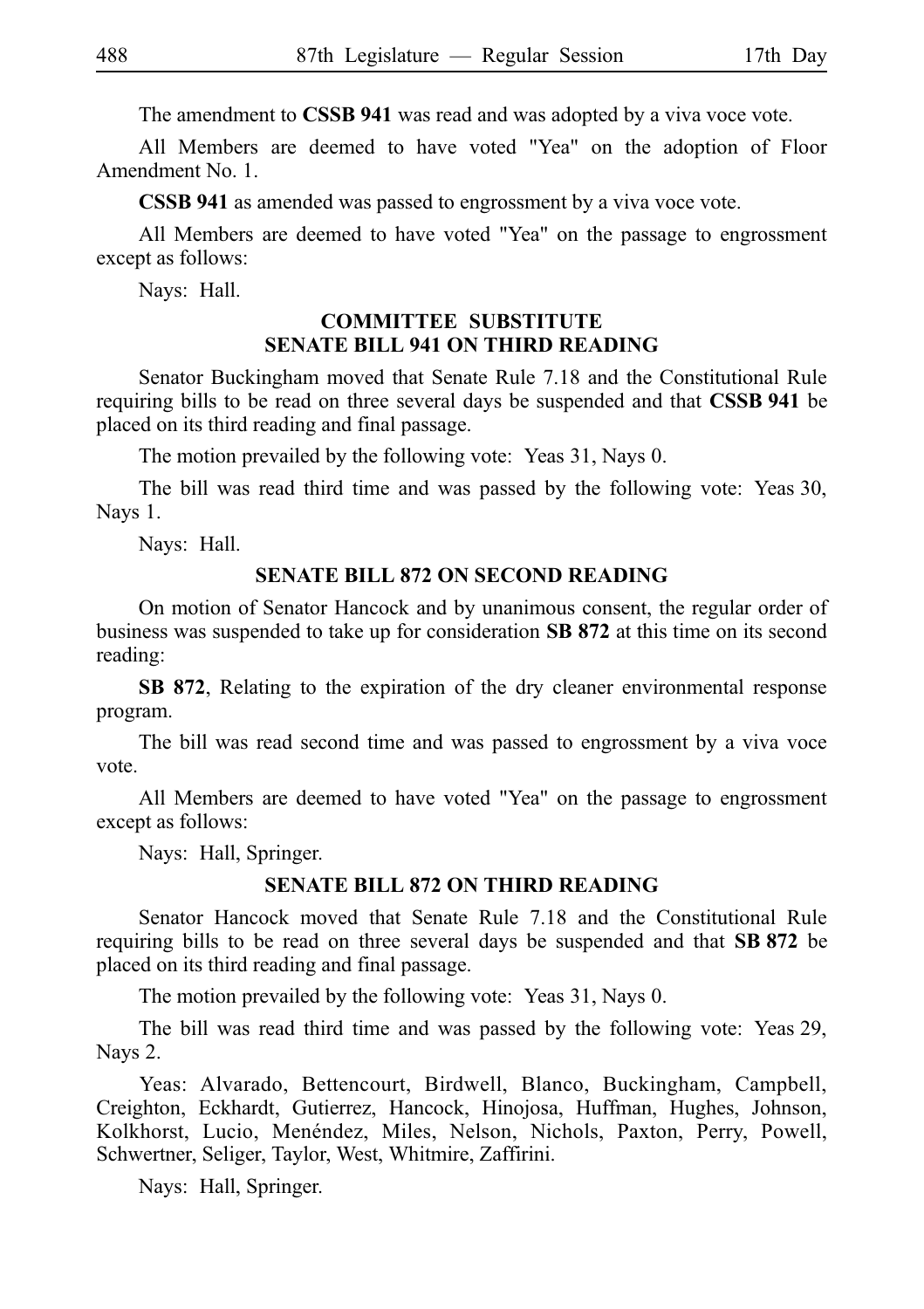## **SENATE BILL 863 ON SECOND READING**

On motion of Senator Blanco and by unanimous consent, the regular order of business was suspended to take up for consideration **SB 863** at this time on its second reading:

**SB 863**, Relating to the temporary relocation of a residential child-care facility during a declared state of disaster.

The bill was read second time and was passed to engrossment by a viva voce vote.

All Members are deemed to have voted "Yea" on the passage to engrossment.

# **SENATE BILL 863 ON THIRD READING**

Senator Blanco moved that Senate Rule 7.18 and the Constitutional Rule requiring bills to be read on three several days be suspended and that SB 863 be placed on its third reading and final passage.

The motion prevailed by the following vote: Yeas 31, Nays 0.

The bill was read third time and was passed by the following vote: Yeas 31, Nays 0.

## **COMMITTEE SUBSTITUTE SENATE BILL 8 ON THIRD READING**

Senator Hughes moved to suspend the regular order of business to take up for consideration **CSSB 8** at this time on its third reading and final passage:

**CSSB 8**, Relating to abortion, including abortions after detection of an unborn child's heartbeat; authorizing a private civil right of action.

The motion prevailed by the following vote: Yeas 19, Nays 12.

Yeas: Bettencourt, Birdwell, Buckingham, Campbell, Creighton, Hall, Hancock, Huffman, Hughes, Kolkhorst, Lucio, Nelson, Nichols, Paxton, Perry, Schwertner, Seliger, Springer, Taylor.

Nays: Alvarado, Blanco, Eckhardt, Gutierrez, Hinojosa, Johnson, Menéndez, Miles, Powell, West, Whitmire, Zaffirini.

The bill was read third time and was passed by the following vote: Yeas 19, Nays 12. (Same as previous roll call)

# **REMARKS ORDERED PRINTED**

On motion of Senator Hughes and by unanimous consent, the remarks by Senators Lucio, Whitmire, Eckhardt, and Hughes regarding **CSSB 8** were ordered reduced to writing and printed in the Senate Journal as follows:

**Senator Lucio:** Thank you, Mr. President. And I must say as we had some fun just moments ago, I looked at the faces of all my colleagues on the floor and I said to myself, how beautiful. How beautiful life is. And how beautiful it is to be able to share our life together here on this floor, have some fun and at the same time do, do our best to make a difference to the people of this whole state, not just our districts. Senator Hughes, thank you for this bill. This bill speaks volumes. When I hear a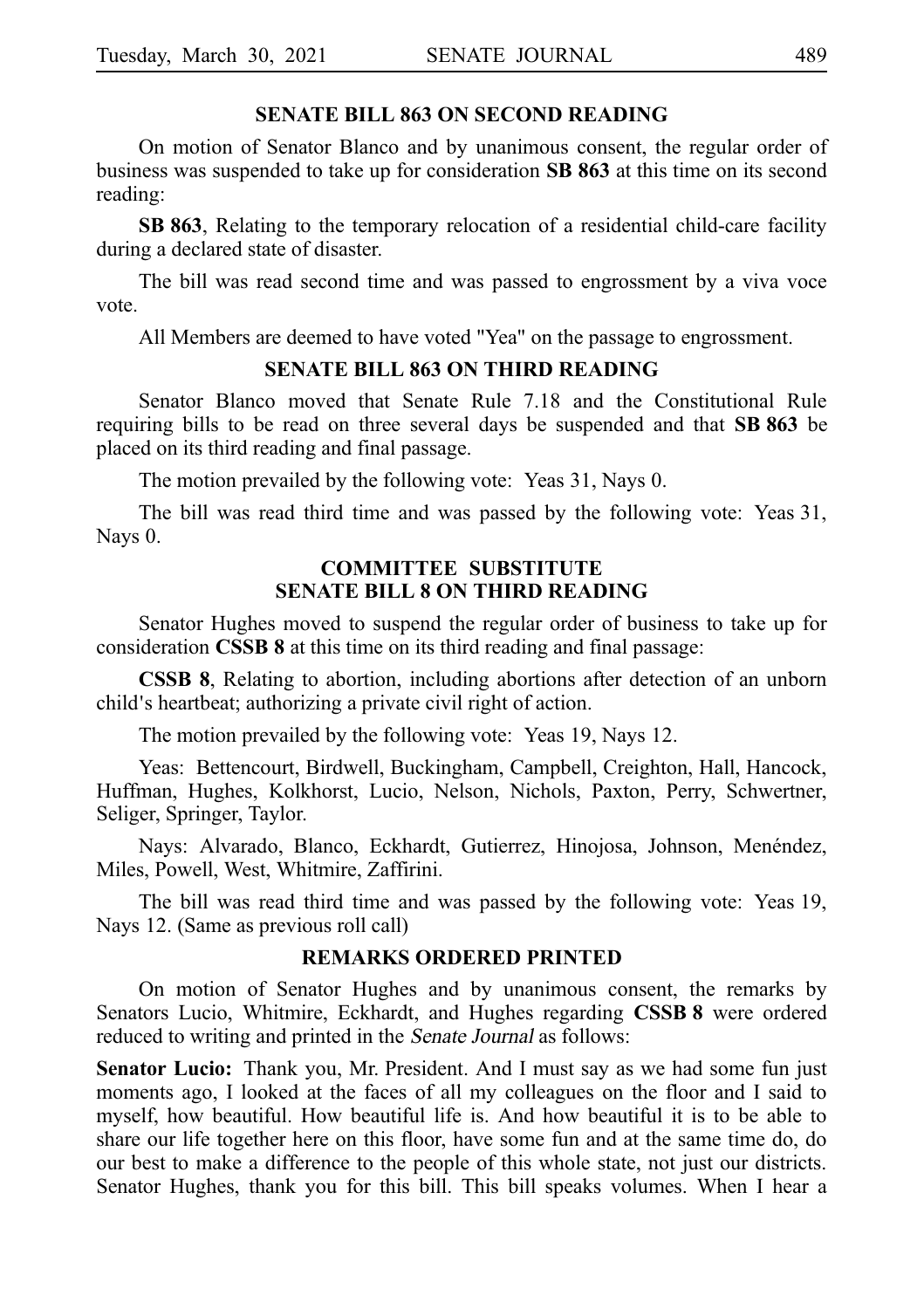person's beating heart, I just don't hear their heart. I hear their soul speaking and I listen carefully. In committee, as I referenced yesterday, we heard the sound of two heartbeats. One a developed baby in a mother's womb. The other a newly, newly beating baby. And those two recordings, obviously, I couldn't tell the difference, right, and you couldn't either. And nobody else said anything but I could look at their faces, and I could see them gesturing that they were one in the same. But with both of them, you and I and others heard a human life. I know we did. Abortion is a terrible thing. I, as all of you well know by now, I am pro-life but more, more than that I am pro lifetime from conception to natural death. I want to be consistent so I am also strongly opposed to the death penalty because we know that it stops a beating heart as well. Again, consistent. There's nothing in this world more precious to any one of us than life. Our families, our friends, our neighbors, the people we know, it is something so precious, and when we lose life, we mourn. And some of us never forget those that go from our world. Quoting Cardinal Bergoglio, now known as Pope Francis, he said, quote, caring for life from the beginning to the end, what a simple thing, what a beautiful thing, he said. So, go forth and don't be discouraged, care for life. It's worth it, unquote. Pro-life policies are so much more than just a bill to vote on. Life is precious and it is to be respected and protected from conception to natural death. Thou has granted you life. He called you through his grace. A heartbeat is life, indeed it is. Thank you, Mr. President. Thank you, Members.

President: Thank you, Senator Lucio. Senator Whitmire. What purpose? Speak on the bill.

**Senator Whitmire:** I'd speak in opposition.

**President:** You're recognized.

Senator Whitmire: Thank you, Mr. President and Members. Members, if I could have your attention, I was very hesitant to speak because I don't think any votes are going to change, but Senator Lucio actually motivated me because, Eddie, I remember a couple sessions back you made a tough vote with the supporters of this bill. And I was driving back to Houston and I believe it was on the, Senator Patrick's talk show at that time. And you mentioned that you were proud of your vote, which I respect, but you also want to remind your colleagues that you were voting with that you can't just be pro birth but you have to be pro-life, means after birth. That was really a profound statement that I heard years ago and I haven't forgotten it. I wish you'd continue to remind folks that whether you're talking about Medicaid expansion or health care, that the birth is the first subject we're talking about and it really doesn't end there. I rise in opposition. I want to speak for a moment to represent the voices that can't be here today. I know for a fact that there are large number of Texans that disagree with the majority that are supporting this bill. And they do so, Senator Hughes, out of personal experiences. Some family matters, some, you mentioned yesterday you'd spoken to experts that said the heartbeat would really be the best time to judge the viability. Let me just cite an expert that came to me in my neighborhood a couple of years ago. She's a doctor at Texas Children's Hospital. She said, I know you're going to be dealing with this topic in the future and I want you to know, as a professional, we're doing remarkable things at Texas Children in terms of caring for fetuses, newborn. And she said one of our experiences are because of the Supreme Court's ruling that 20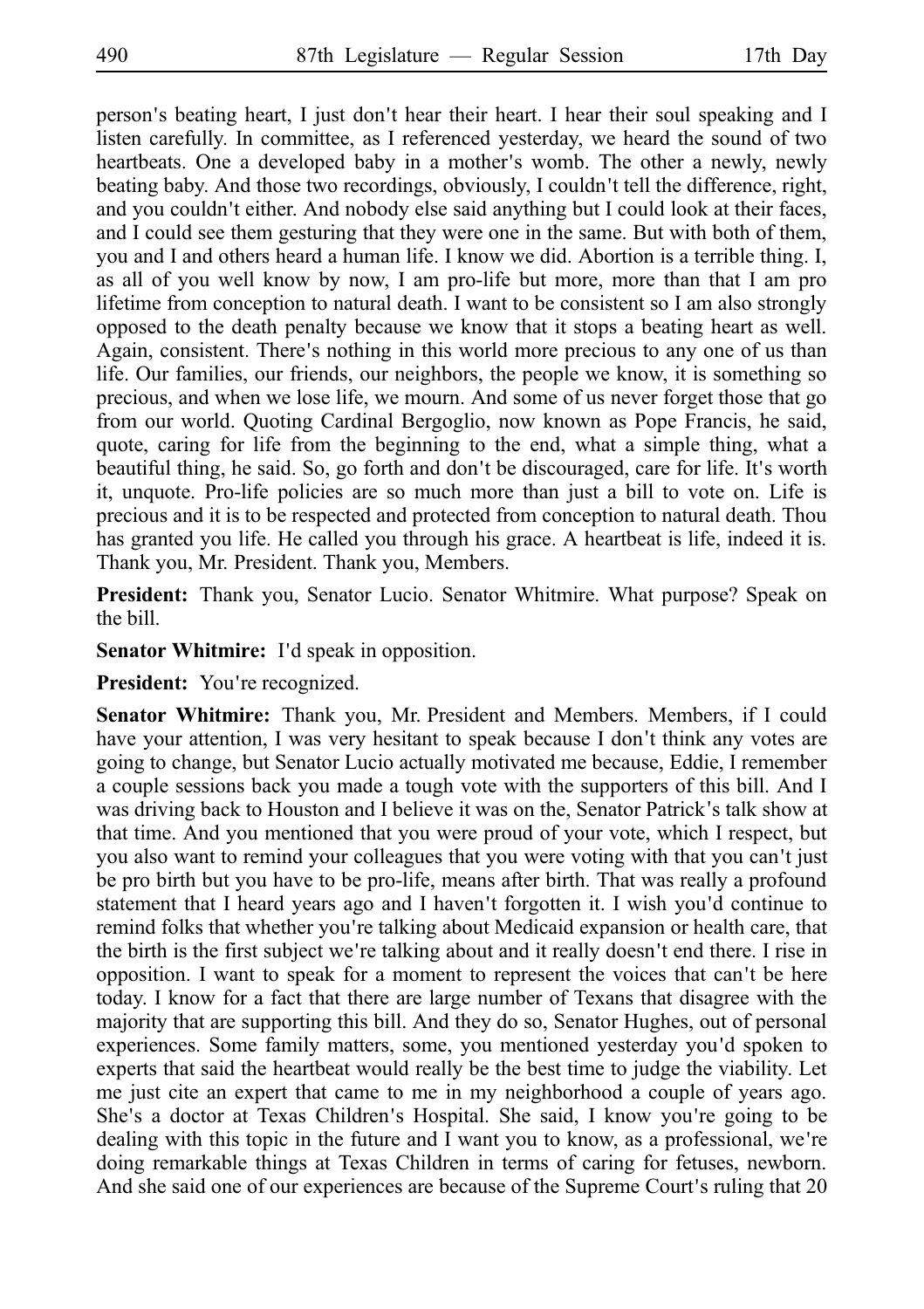weeks is viability. That we're beginning to see, alarmingly, that some fetuses, some children are being born, their brain has not developed, their spines have not developed, and they are so underdeveloped when they're capable of leaving the hospital that the families do not want to take them home. And, you know, I'm listening to this expert. She said, and we really don't know what to do with that situation because they are becoming wards of the state indefinitely. So, I rise to let us know things are not as plain sometime as the bill's laid out to be. So, there's a health care concern, probably an unintended consequence to your proposal that hasn't been brought up. I've been very fortunate in my life to meet many people in many different situations. I was a young caseworker, what was then called the welfare department, working my way through college in the food stamp program. In 1970, one of my coworkers, during a break started crying and said that she had just learned that she was pregnant, her boyfriend had left her, didn't know what to do. Back then abortions were illegal in the State of Texas, 1970. I came here in 73. So, out of desperation she ' said, I've got to get to New York. And there's a system that will allow you to go to Bush Intercontinental joined other young ladies, some housewives, but I need \$300. So, if I sinned in the eyes of some of you, I assisted her with \$300, took her to the airport. Everyone thought I was probably delivering a girlfriend. I promise you, God as my witness, she was a coworker. Went up there, it was a gut-wrenching decision, but she was, had nowhere, had no one else to turn to. So, I've never forgotten her experience. She came back the next day, later married, has her own family today. So, I can cite other examples. And I just rise to represent those instances and hope that my expressions will be one that let's respect, as convinced as you are, Senator Paxton and others, that you're correct, that there's a different point of view and let you know, also, when we're having this debate on this, probably the most emotional issue that I've seen in my career, that our words matter, fears matter. And I know the debate yesterday brought some tears to those listening to you, that we just have to respect that there's a different point of view and a different experience. And I'm not talking on behalf of the professional activist, the Planned Parenthoods of the world–which I think they ought to change their name, because I think they'd make more progress because y'all got them so labeled–but those who get their health care there and those that have prayed about this decision, talked to their spouse or partner, their minister, their God. And I would just close by saying if I could just get you to at least, on both sides to respect the views of the other one because this is just, we're not talking about a budget. We're talking about, probably, the most personal, gut-wrenching decision regardless of whichever side you're on. With that said, Mr. President, I'll vote "no" on behalf of those that I've witnessed throughout my life that have a different point of view than the author and his supporters, who I do respect their point of view.

**President:** Thank you, Senator. Senator Eckhardt, for what purpose?

**Senator Eckhardt:** To speak in opposition to the bill, Mr. President.

**President:** You're recognized.

**Senator Eckhardt:** I very much respect Senator Whitmire's consideration. I know that the votes on this bill won't change, but I'm hoping that by speaking this, my truth, that perhaps we will be able to build a relationship and maybe change some votes on future bills, future bills for the care and the compassion toward these women, these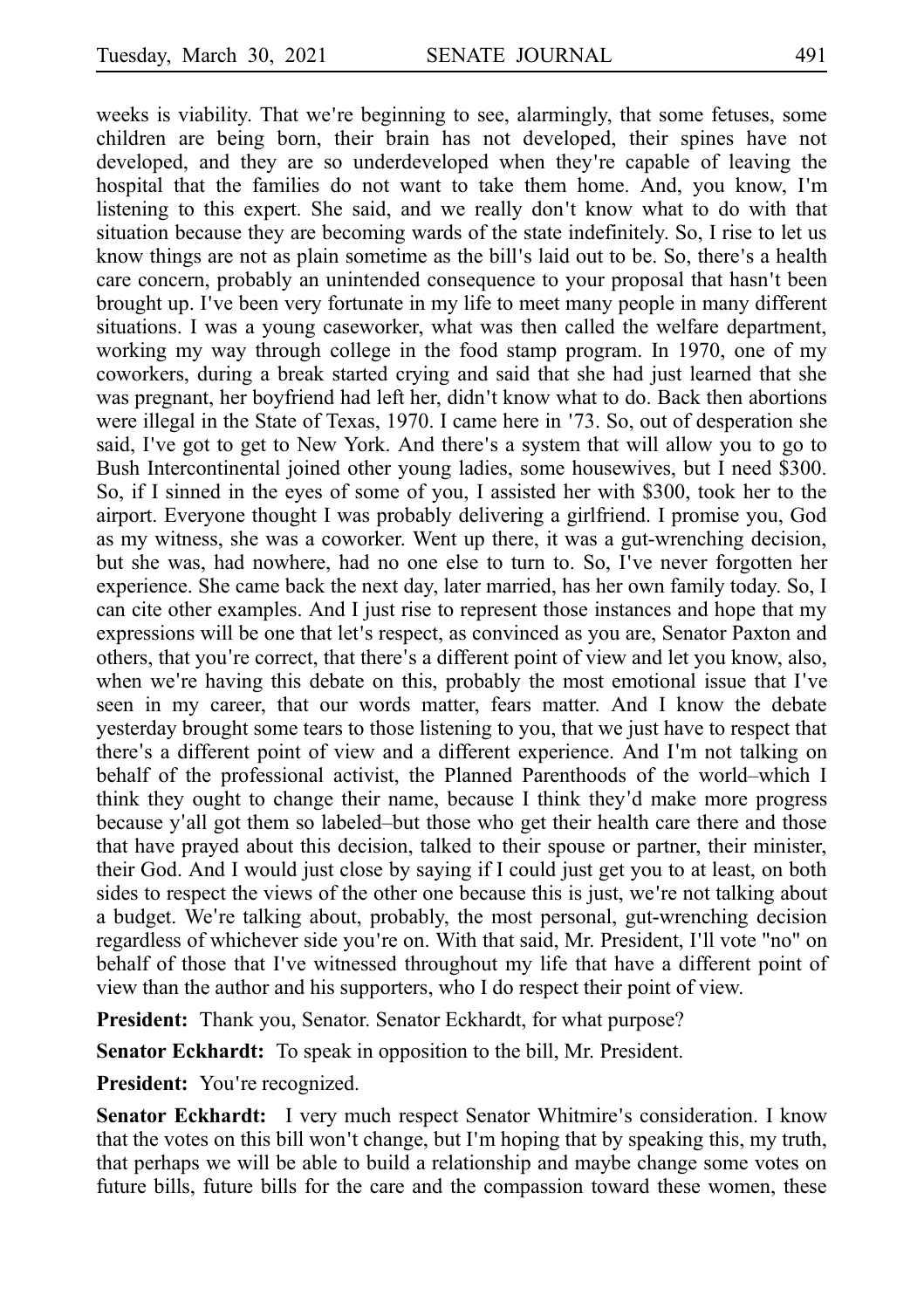children, and these families in the future. This particular bill seeks to delay or dissuade a woman's right to choose through isolating her by the threat of civil or criminal prosecution or professional ruin of anyone who attempts to help her. And so, I rise in opposition for my grandmother who helped my mother, or my mother who helped countless women who faced this difficult choice and had their own conversations with God. We in this building cannot and should not seek to script an individual's conversation with their God in these most intimate moments. So, I rise in opposition because this dissuades and seeks to isolate a woman in a very, very difficult moment from the very people who are most likely to provide her the support and the comfort in this moment. Thank you, Mr. President. Thank you, Senators.

**President:** Thank, thank you, Senator Eckhardt. Senator Hughes, close.

**Senator Hughes:** Thank you, Mr. President. Thank you, Members. I thank each of my colleagues that spoke on this bill and representing strong feelings that each of us hold and certainly folks back home hold. I don't guess there's anything more visceral, more difficult, as far as issues that we grapple with here, than this one. Fundamentally, this bill says that heartbeat–now I can't ask you to do this but if each one of us were to place a hand up here under our chin, we would feel that pulse because each one of us has a heartbeat–that's the sign of life. Our hearts tell us that, our heads tell us that, science tells us that. And so, when does life begin? Folks may put the line in different places in the development of that little unborn baby. But it's hard to argue with the fact that that heartbeat, the heart is beating, blood is pumping, there's life. That's human life worthy of protection, and as we do this, we, even with other bills we ll' consider today, we want to show love and support to those mothers many of whom are in difficult, seemingly impossible situations. As we do that, let's protect that innocent human life. The most helpless, the most innocent a human can ever be. I ask for your vote "yes" on passage of the Texas Heartbeat Act.

## **SENATE BILL 1173 ON THIRD READING**

Senator Hancock moved to suspend the regular order of business to take up for consideration **SB 1173** at this time on its third reading and final passage:

**SB 1173**, Relating to the regulation of abortion, including information regarding perinatal palliative care and prohibiting discriminatory abortions; authorizing disciplinary action; providing a civil remedy; creating a criminal offense.

The motion prevailed by the following vote: Yeas 19, Nays 12.

Yeas: Bettencourt, Birdwell, Buckingham, Campbell, Creighton, Hall, Hancock, Huffman, Hughes, Kolkhorst, Lucio, Nelson, Nichols, Paxton, Perry, Schwertner, Seliger, Springer, Taylor.

Nays: Alvarado, Blanco, Eckhardt, Gutierrez, Hinojosa, Johnson, Menéndez, Miles, Powell, West, Whitmire, Zaffirini.

The bill was read third time and was passed by the following vote: Yeas 19, Nays 12. (Same as previous roll call)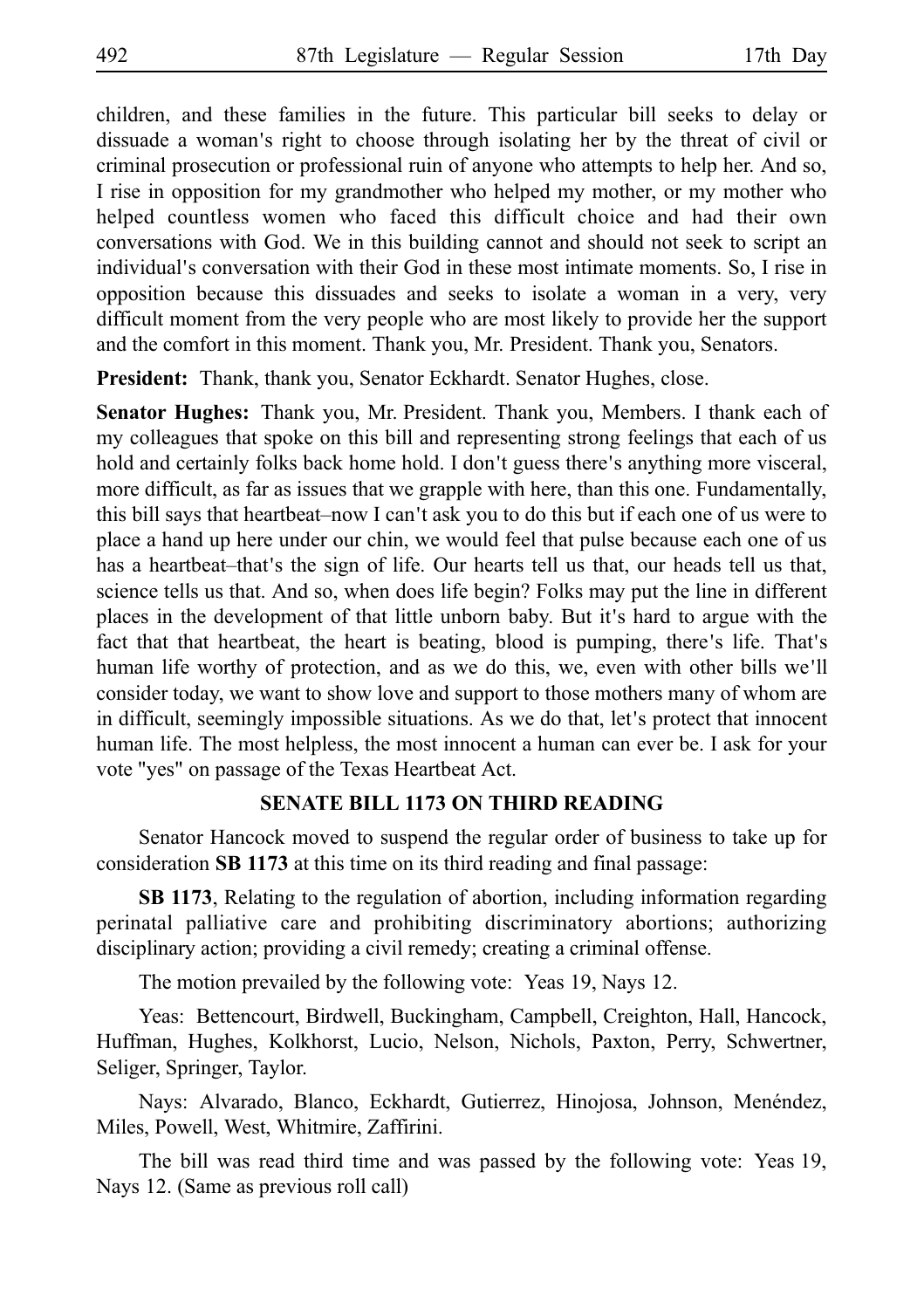# **COMMITTEE SUBSTITUTE SENATE BILL 9 ON THIRD READING**

Senator Paxton moved to suspend the regular order of business to take up for consideration **CSSB 9** at this time on its third reading and final passage:

**CSSB 9**, Relating to prohibition of abortion; providing a civil penalty; creating a criminal offense.

The motion prevailed by the following vote: Yeas 19, Nays 12.

Yeas: Bettencourt, Birdwell, Buckingham, Campbell, Creighton, Hall, Hancock, Huffman, Hughes, Kolkhorst, Lucio, Nelson, Nichols, Paxton, Perry, Schwertner, Seliger, Springer, Taylor.

Nays: Alvarado, Blanco, Eckhardt, Gutierrez, Hinojosa, Johnson, Menéndez, Miles, Powell, West, Whitmire, Zaffirini.

The bill was read third time and was passed by the following vote: Yeas 19, Nays 12. (Same as previous roll call)

# **COMMITTEE SUBSTITUTE SENATE BILL 394 ON THIRD READING**

Senator Lucio moved to suspend the regular order of business to take up for consideration **CSSB 394** at this time on its third reading and final passage:

**CSSB 394**, Relating to abortion complication reporting and the regulation of drug-induced abortion procedures, providers, and facilities; creating a criminal offense.

The motion prevailed by the following vote: Yeas 19, Nays 12.

Yeas: Bettencourt, Birdwell, Buckingham, Campbell, Creighton, Hall, Hancock, Huffman, Hughes, Kolkhorst, Lucio, Nelson, Nichols, Paxton, Perry, Schwertner, Seliger, Springer, Taylor.

Nays: Alvarado, Blanco, Eckhardt, Gutierrez, Hinojosa, Johnson, Menéndez, Miles, Powell, West, Whitmire, Zaffirini.

The bill was read third time and was passed by the following vote: Yeas 19, Nays 12. (Same as previous roll call)

# **COMMITTEE SUBSTITUTE SENATE BILL 1647 ON THIRD READING**

Senator Perry moved to suspend the regular order of business to take up for consideration **CSSBi1647** at this time on its third reading and final passage:

**CSSB 1647**, Relating to information regarding perinatal palliative care, regulation of abortion, and the availability of certain defenses to prosecution for homicide and assault offenses; providing an administrative penalty; creating a criminal offense.

The motion prevailed by the following vote: Yeas 19, Nays 12.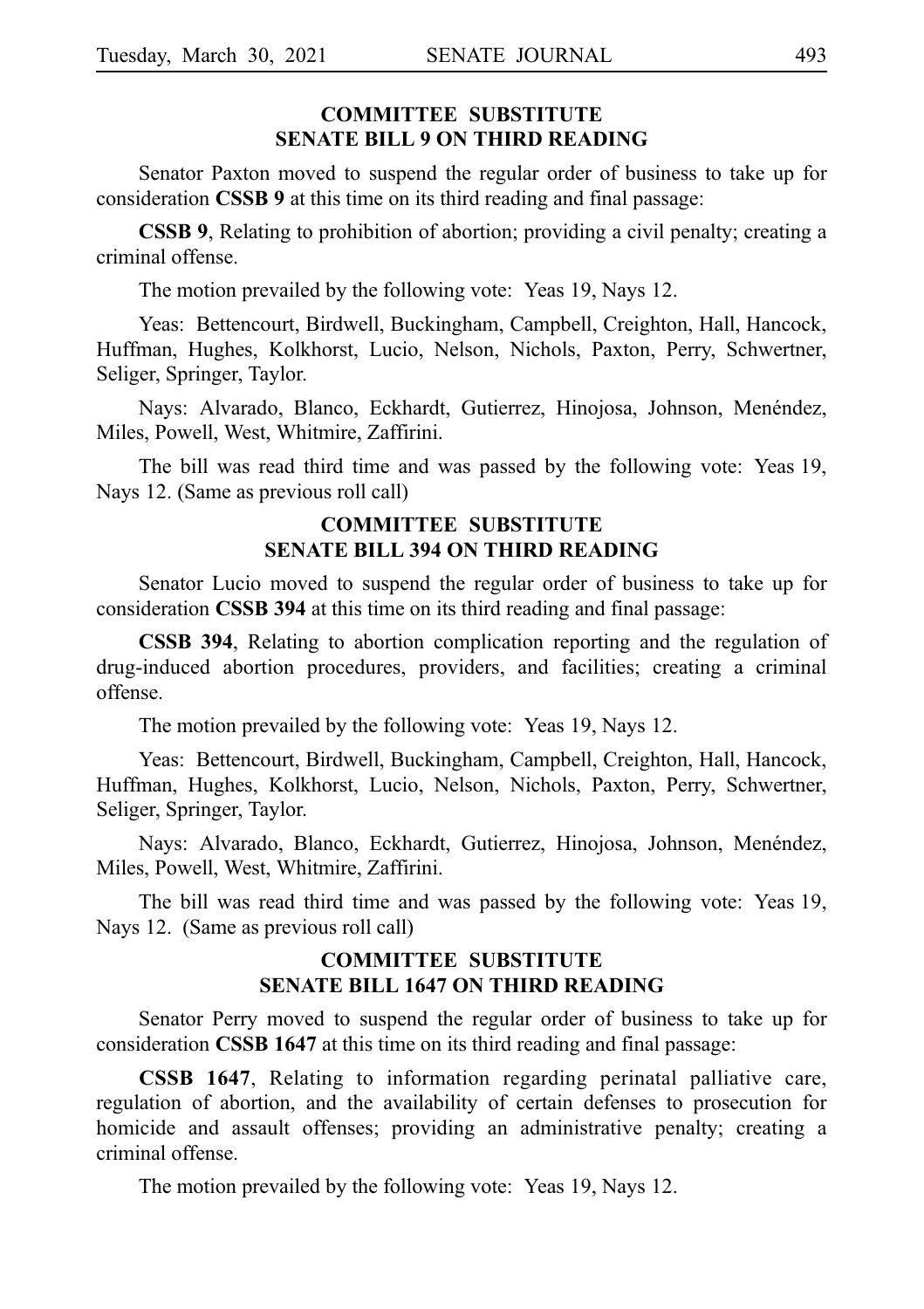Yeas: Bettencourt, Birdwell, Buckingham, Campbell, Creighton, Hall, Hancock, Huffman, Hughes, Kolkhorst, Lucio, Nelson, Nichols, Paxton, Perry, Schwertner, Seliger, Springer, Taylor.

Nays: Alvarado, Blanco, Eckhardt, Gutierrez, Hinojosa, Johnson, Menéndez, Miles, Powell, West, Whitmire, Zaffirini.

The bill was read third time and was passed by the following vote: Yeas 19, Nays 12. (Same as previous roll call)

# **COMMITTEE SUBSTITUTE SENATE BILL 802 ON THIRD READING**

Senator Paxton moved to suspend the regular order of business to take up for consideration **CSSB 802** at this time on its third reading and final passage:

**CSSB 802**, Relating to a required resource access assistance offer before an abortion is performed or induced.

The motion prevailed by the following vote: Yeas 20, Nays 11.

Yeas: Bettencourt, Birdwell, Buckingham, Campbell, Creighton, Hall, Hancock, Huffman, Hughes, Kolkhorst, Lucio, Nelson, Nichols, Paxton, Perry, Schwertner, Seliger, Springer, Taylor, Zaffirini.

Nays: Alvarado, Blanco, Eckhardt, Gutierrez, Hinojosa, Johnson, Menéndez, Miles, Powell, West, Whitmire.

The bill was read third time.

Senator Taylor offered the following amendment to the bill:

## **Floor Amendment No. 1 on Third Reading**

Amend **CSSB 802** on third reading in SECTION 1 of the bill, between added Sections 171.01205(c) and (d), Health and Safety Code, by adding the following appropriately lettered subsection and relettering subsequent subsections and cross-references to those subsections accordingly:

() A care agent who obtains information that the pregnant woman is a victim of human trafficking or coercion of abortion may:

 $(1)$  submit a report to the appropriate law enforcement agency of the suspected human trafficking or coercion of abortion, if, before submitting the report, the care agent:

 $\overline{A}$ ) provides a written disclosure to the pregnant woman that the woman's identifying information will be provided in the report; and

(B) after receiving the written disclosure described by Paragraph  $(A)$ , the pregnant woman consents to the care agent submitting the report; or

 $(2)$  provide to the pregnant woman information on the methods available for the woman to report human trafficking or coercion of abortion to the appropriate law enforcement agency.

The amendment to **CSSB 802** was read and was adopted by a viva voce vote.

All Members are deemed to have voted "Yea" on the adoption of Floor Amendment No. 1 on Third Reading.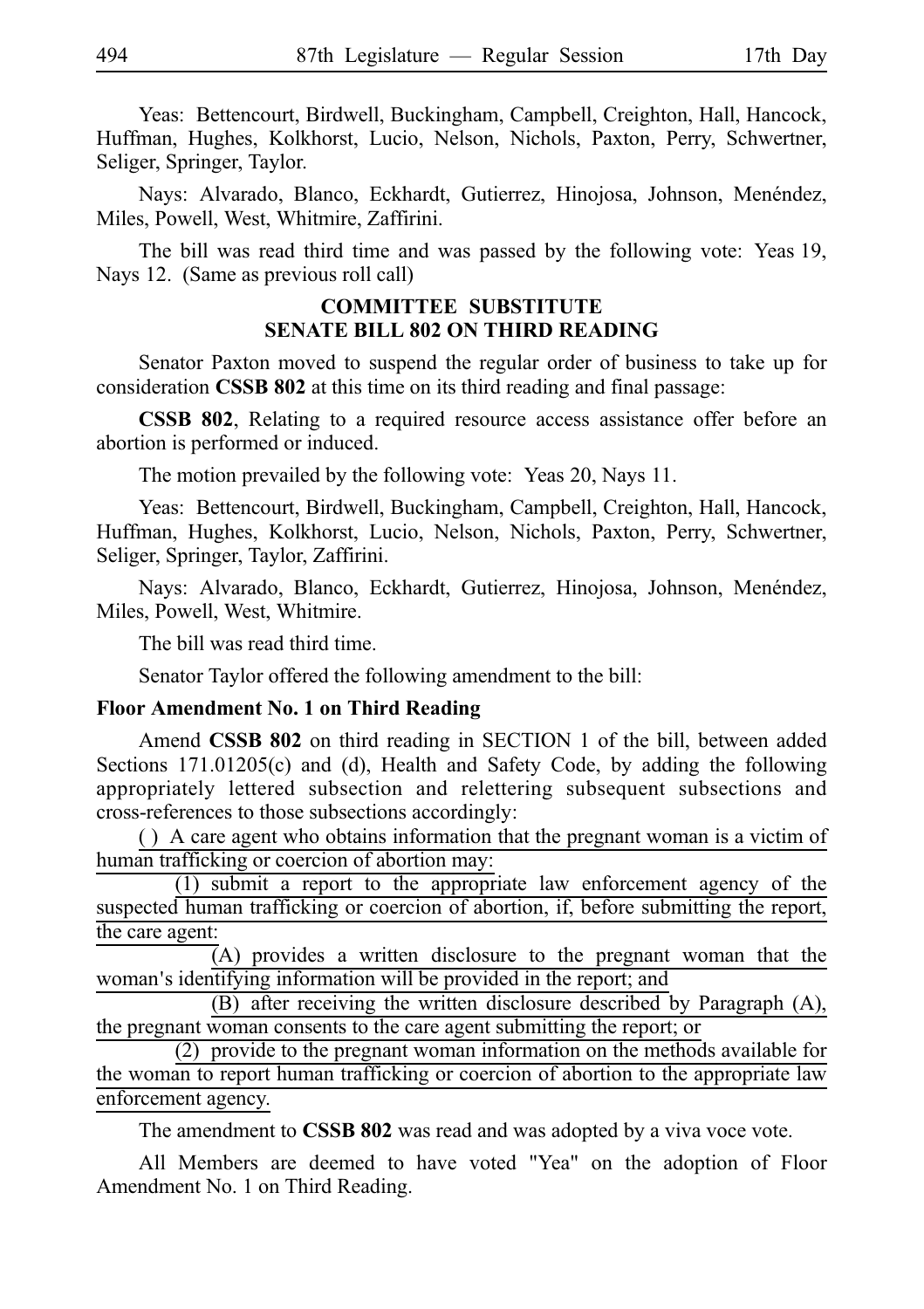**CSSB 802** as amended was finally passed by the following vote: Yeas 20, Nays 11.

Yeas: Bettencourt, Birdwell, Buckingham, Campbell, Creighton, Hall, Hancock, Huffman, Hughes, Kolkhorst, Lucio, Nelson, Nichols, Paxton, Perry, Schwertner, Seliger, Springer, Taylor, Zaffirini.

Nays: Alvarado, Blanco, Eckhardt, Gutierrez, Hinojosa, Johnson, Menéndez, Miles, Powell, West, Whitmire.

#### **REPORT OF COMMITTEE ON NOMINATIONS**

Senator Buckingham submitted the following report from the Committee on Nominations:

We, your Committee on Nominations, to which were referred the following appointments, have had same under consideration and report them back to the Senate with a recommendation that they be confirmed:

Member, Board for Lease of Texas Department of Criminal Justice Lands: Erin Elizabeth Lunceford, Harris County.

Member, Board for Lease of Texas Parks and Wildlife Lands: Clifton Earl Bickerstaff, Potter County.

Members, Board of Pardons and Paroles: David Gutierrez, Bell County; Edward Ray Robertson, Travis County.

Commissioners, Board of Pilot Commissioners for Galveston County Ports: Arden Cyril Hill, Galveston County; Charles Frederick Kuebler, Galveston County; Kelly Kathleen Lovell, Galveston County; Terrilyn Tarlton-Shannon, Galveston County.

Presiding Officer, Brazos County Regional Mobility Authority: Daniel Barrett Moore, Brazos County.

Presiding Officer, Cameron County Regional Mobility Authority: Frank Parker, Cameron County.

Presiding Officer, Camino Real Regional Mobility Authority: Joyce A. Wilson, El Paso County.

Member, Oversight Committee, Cancer Prevention and Research Institute of Texas: Donald R. Margo, El Paso County; Cynthia Barberio Payne, Comal County.

Chair, State Board of Education: Keven Mirk Anthony Ellis, Angelina County.

Members, Commission on State Emergency Communications: Clinton Dale Sawyer, Lamb County; Larry Layne VanSteenberg, Montgomery County.

Justice, Court of Appeals, Fourth Court of Appeals District: Lori Irene Valenzuela, Bexar County.

Members, Finance Commission of Texas: Hector J. Cerna, Maverick County; Lawrence Bryan Long, Dallas County; Sharon McCormick, Collin County; Laura Rebecca Nassri Warren, Hildago County.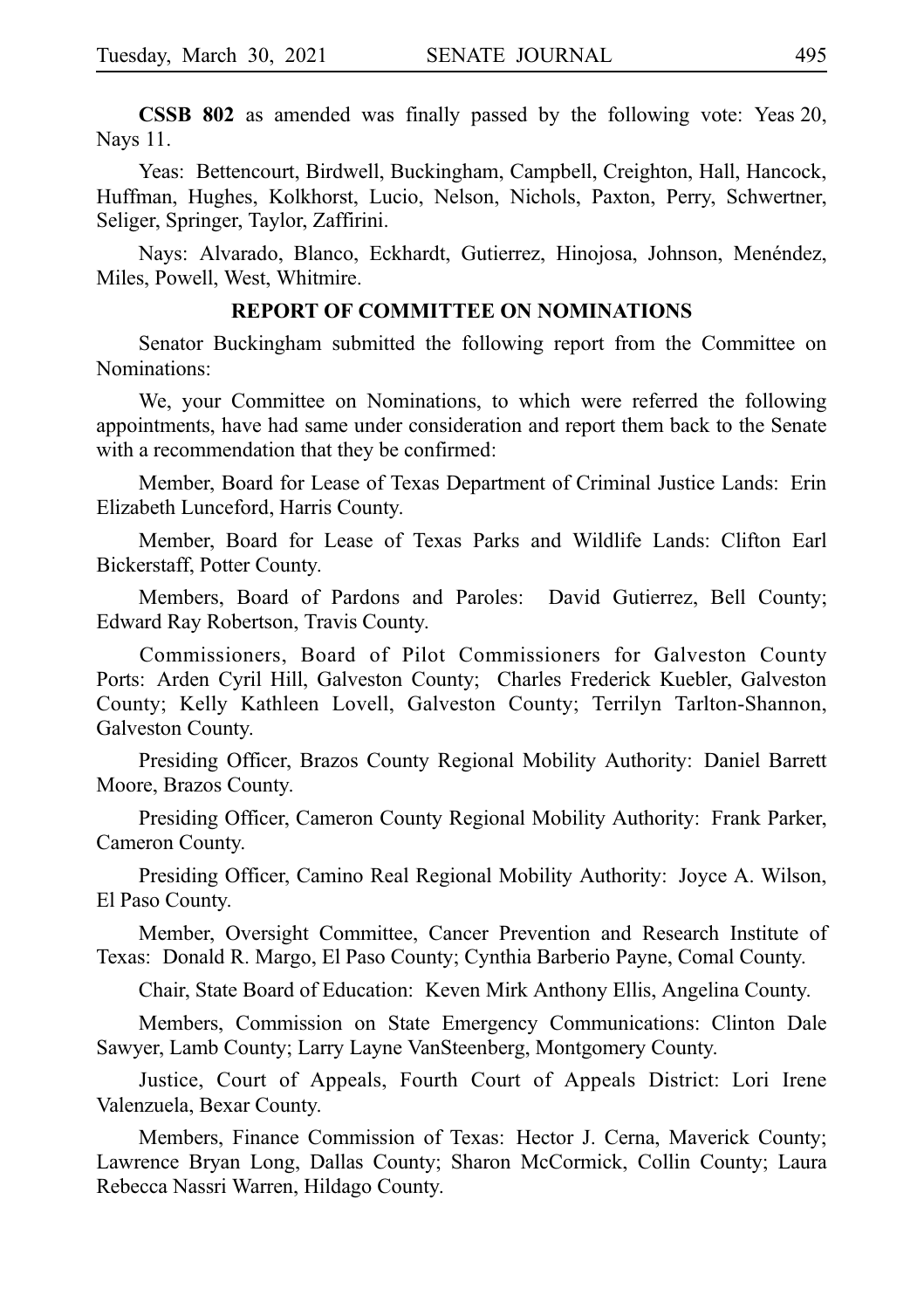Presiding Officer, Grayson County Regional Mobility Authority: Robert Weldon Brady, Grayson County.

Member, Gulf States Marine Fisheries Commission: Douglass Whitcombe Boyd, Kendall County.

Presiding Officer, Hildalgo County Regional Mobility Authority: Samuel D. Deanda, Hildago County.

Commissioner, Interstate Commission for Adult Offender Supervision: David Gutierrez, Bell County.

Commissioners, Board of Pilot Commissioners for Jefferson and Orange County: Christopher Stephen Guy, Jefferson County; Charles Edward Holder, Orange County; William Gates Jenkins, Jefferson County; Shawn Michael Sparrow, Jefferson County; Milton Bradley Taylor, Orange County.

Members, Board of Directors, Lower Neches Valley Authority: Steven Robert Lucas, Jefferson County; James Michael Scott, Jefferson County; Charles Spurlock, Tyler County.

Member, Board of Directors, North Texas Tollway Authority: Frankie Gravely, Grayson County.

Members, Parks and Wildlife Commission: James Edward Abell, Smith County; Jeffery Dee Hildebrand, Harris County; Robert L. Patton, Tarrant County.

Member, Public Safety Commission: Steven Hall Stodghill, Dallas County.

Member, School Land Board: Todd Allen Williams, Dallas County.

Presiding Officer, Sulphur River Regional Mobility Authority: Jay Wiley Hodge, Lamar County.

Members, Texas Alcoholic Beverage Commission: Michael S. Adkins, El Paso County; Hasan Mack, Travis County; Deborah Gray Marino, Bexar County.

Members, Texas Farm and Ranch Lands Conservation Council: Abby Lynn Frank, Washington County; Leslie L. W. Kinsel, La Salle County; Natalie Cobb Koehler, Bosque County; Romey Lynn Swanson, Travis County.

Members, Texas Lottery Commission: Cynthia Anne Foster Lyons Fields, El Paso County; Erik C. Saenz, Harris County; James Higbie Clement Steen, Harris County.

Members, Texas Low-Level Radioactive Waste Disposal Compact Commission: Brandon Troy Hurley, Tarrant County; John J. Mundy, Travis County.

Adjutant General, Texas Military Department: Tracy Ray Norris, Travis County.

Member, Board of Directors, Texas Mutual Insurance Company: Brett Baker Flagg, Denton County.

Members, Texas State Board of Examiners of Marriage and Family Therapists: Russell Floyd Bartee, Tarrant County; Jodie L. Elder, Dallas County; Daniel Wayne Parrish, Dallas County; Anthony Charles Scoma, Travis County; Jeanene Lea Smith, Travis County; Evelyn Husband Thompson, Harris County.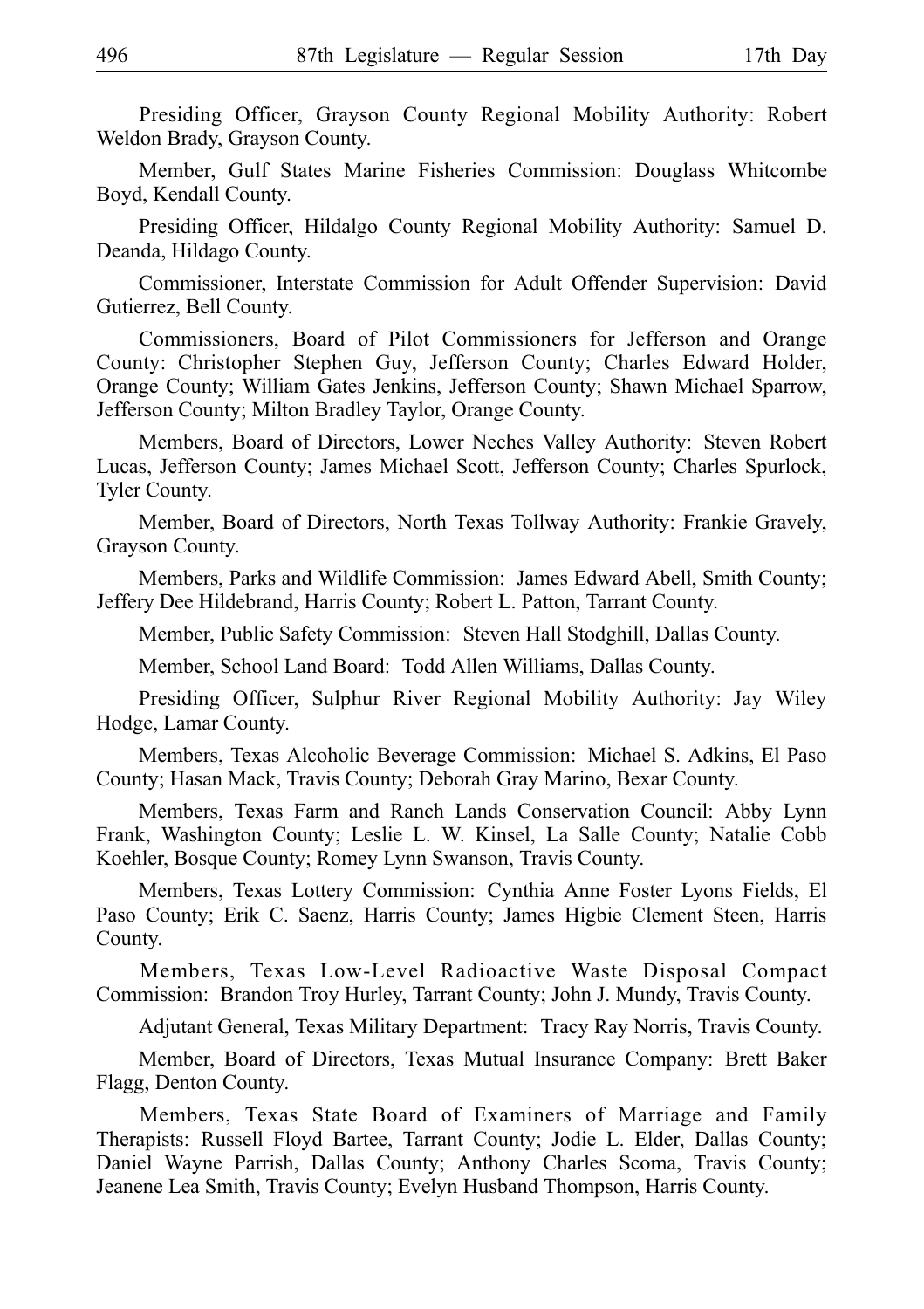Members, Texas State Library and Archives Commission: David Champion Garza, Cameron County; Bradley Scott Tegeler, Travis County.

Member, Board of Regents, Texas State Technical College System: Kathy Ann Stewart, Tom Green County.

Members, Texas Transportation Commission: James Bruce Bugg, Bexar County; Robert Carl Vaughn, Dallas County.

Members, Texas Veterans Commission: Mary Lopez Dale, Williamson County; Mike Perez Hernandez, Taylor County.

Members, Board of Regents, University of Houston System: Guadalupe Cantu, Hidalgo County; John A. McCall, Houston County.

Members, Board of Regents, University of North Texas System: Melisa A. Denis, Tarrant County; Daniel R. Feehan, Tarrant County.

Presiding Officer, Webb County-City of Laredo Regional Mobility Authority: Jed Alton Brown, Webb County.

## **NOTICE OF CONSIDERATION OF NOMINATIONS**

Senator Buckingham gave notice that tomorrow she would submit to the Senate for consideration nominations to agencies, boards, and commissions of the state.

# **SENATE RULES SUSPENDED (Posting Rules)**

On motion of Senator Hancock and by unanimous consent, Senate Rule 11.10(a) and Senate Rule 11.18(a) were suspended in order that the Committee on Business and Commerce might meet today.

#### **SENATE CONCURRENT RESOLUTION 37**

The President laid before the Senate the following resolution:

WHEREAS, Section 17, Article III, Texas Constitution, provides that neither house of the legislature may adjourn for more than three days without the consent of the other house; now, therefore, be it

RESOLVED by the 87th Legislature of the State of Texas, That each house grant the other permission to adjourn for more than three days during the period beginning on Wednesday, March 31, 2021, and ending on Tuesday, April 6, 2021.

#### **WHITMIRE**

#### **SCR 37** was read.

On motion of Senator Whitmire and by unanimous consent, the resolution was considered immediately and was adopted by the following vote: Yeas 31, Nays 0.

# **COMMITTEE SUBSTITUTE SENATE BILL 12 ON SECOND READING**

Senator Hughes moved to suspend the regular order of business to take up for consideration **CSSB 12** at this time on its second reading: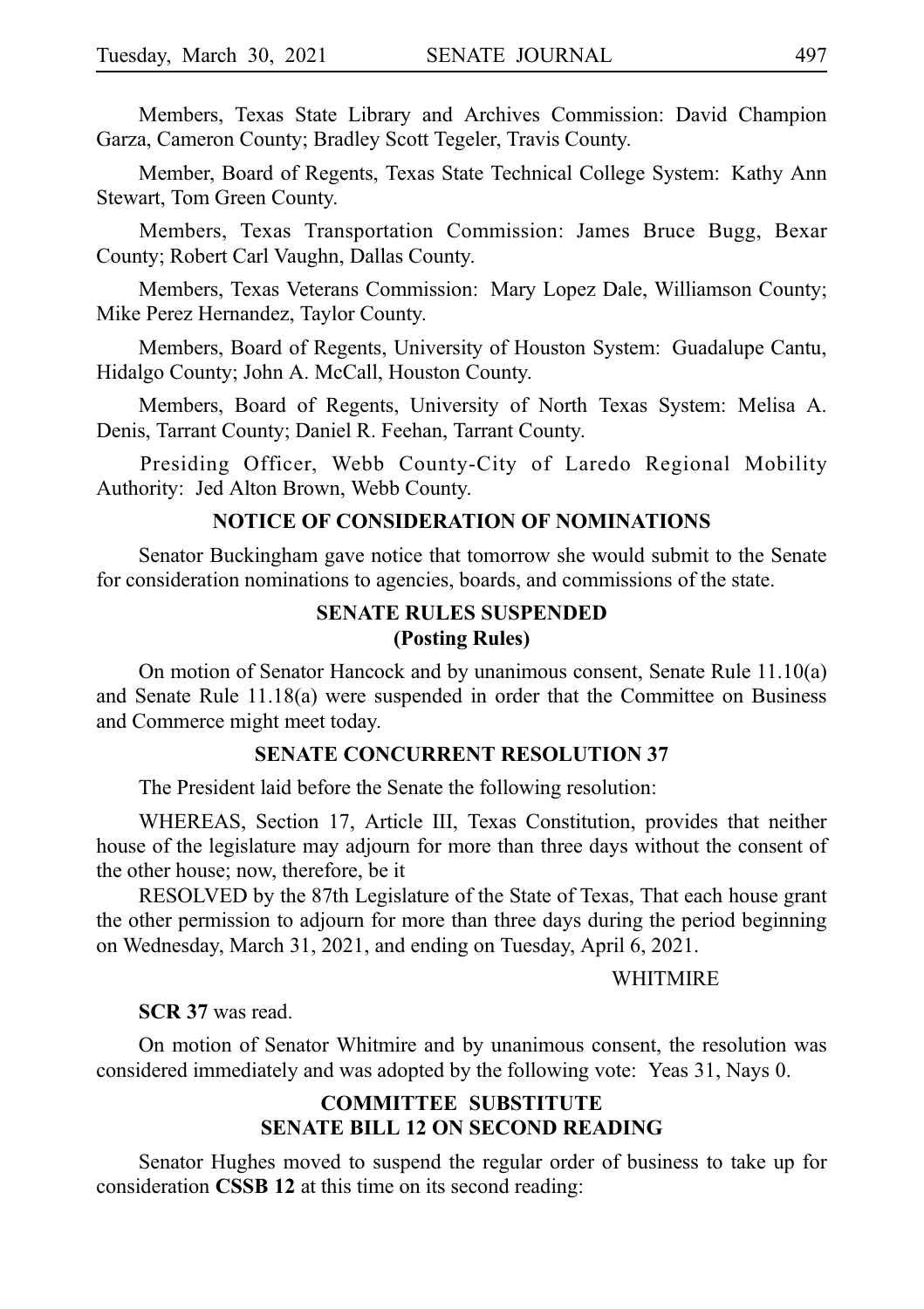**CSSB 12**, Relating to complaint procedures and disclosure requirements for social media platforms and to the censorship of users' expressions by an interactive computer service.

The motion prevailed by the following vote: Yeas 19, Nays 12.

Yeas: Bettencourt, Birdwell, Blanco, Buckingham, Campbell, Creighton, Eckhardt, Hall, Hancock, Huffman, Hughes, Kolkhorst, Nelson, Nichols, Paxton, Perry, Schwertner, Springer, Taylor.

Nays: Alvarado, Gutierrez, Hinojosa, Johnson, Lucio, Menéndez, Miles, Powell, Seliger, West, Whitmire, Zaffirini.

The bill was read second time.

Senator Hughes offered the following amendment to the bill:

## **Floor Amendment No. 1**

Amend **CSSBi12** (senate committee printing) in SECTION 3 of the bill as follows:

(1) Between added Sections 143A.003 and 143A.004, Civil Practice and Remedies Code (page 4, between lines 67 and 68), insert the following:

(d) This chapter does not apply to censorship of an expression that is the subject of a referral or request from an organization whose purpose is to prevent the sexual exploitation of children and protect survivors of childhood sexual abuse from ongoing harassment.

 $\overline{(2)}$  In added Section 143A.005, Civil Practice and Remedies Code (page 5, line 3), between the underlined period and "This", insert "(a)".

(3) Between added Sections  $143A.005$  and  $143A.006$ , Civil Practice and Remedies Code (page 5, between lines 8 and 9), insert the following:

(b) This chapter may not be construed to prohibit or restrict an interactive computer service from authorizing or facilitating a user's ability to censor specific expression at the request of that user.

The amendment to **CSSB 12** was read and was adopted by a viva voce vote.

All Members are deemed to have voted "Yea" on the adoption of Floor Amendment No. 1.

Senator Blanco offered the following amendment to the bill:

## **Floor Amendment No. 2**

Amend **CSSB 12** (senate committee printing) in SECTION 3 of the bill, between added Sections 143A.003 and 143A.004, Civil Practice and Remedies Code (page 4, between lines 67 and 68), by inserting the following:

(e) This chapter does not apply to censorship of an expression that directly incites criminal activity or consists of specific threats of violence targeted against a person or group because of their race, color, disability, religion, national origin or ancestry, age, sex, or status as a peace officer or judge.

The amendment to **CSSB 12** was read and was adopted by a viva voce vote.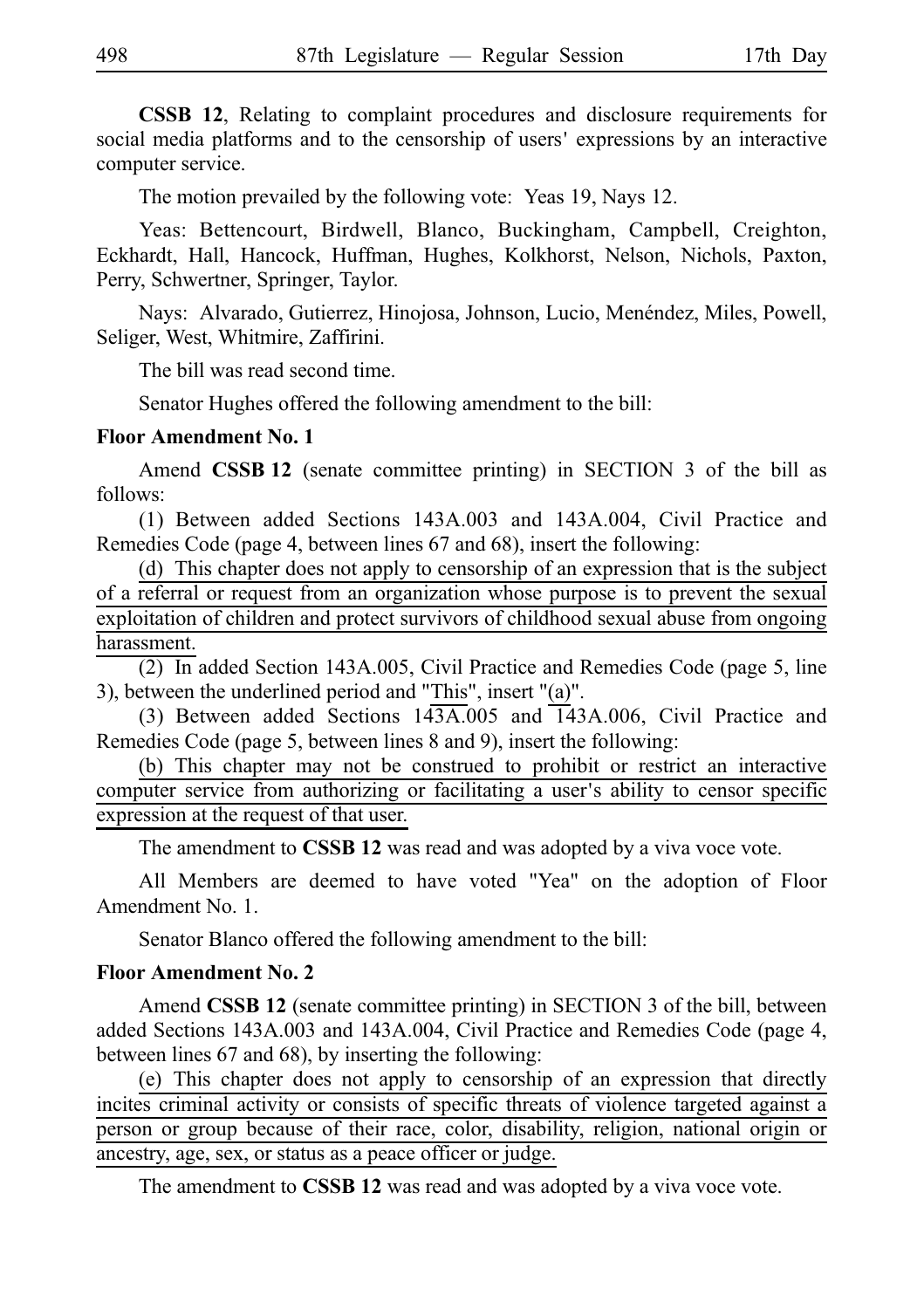All Members are deemed to have voted "Yea" on the adoption of Floor Amendment No. 2.

Senator Gutierrez offered the following amendment to the bill:

#### **Floor Amendment No. 3**

Amend **CSSB 12** (senate committee printing), in SECTION 2 of the bill (page 1, line 60), by striking "100" and substituting "25".

The amendment to **CSSB 12** was read and failed of adoption by the following vote: Yeas 10, Nays 21.

Yeas: Alvarado, Eckhardt, Gutierrez, Hinojosa, Johnson, Menéndez, Miles, West, Whitmire, Zaffirini.

Nays: Bettencourt, Birdwell, Blanco, Buckingham, Campbell, Creighton, Hall, Hancock, Huffman, Hughes, Kolkhorst, Lucio, Nelson, Nichols, Paxton, Perry, Powell, Schwertner, Seliger, Springer, Taylor.

**CSSB 12** as amended was passed to engrossment by the following vote: Yeas 18, Nays 13.

Yeas: Bettencourt, Birdwell, Blanco, Buckingham, Campbell, Creighton, Hall, Hancock, Huffman, Hughes, Kolkhorst, Nelson, Nichols, Paxton, Perry, Schwertner, Springer, Taylor.

Nays: Alvarado, Eckhardt, Gutierrez, Hinojosa, Johnson, Lucio, Menéndez, Miles, Powell, Seliger, West, Whitmire, Zaffirini.

## **ACKNOWLEDGMENT**

The President acknowledged the presence of Congressman Pat Fallon.

The Senate welcomed its guest.

# **SENATE RULES SUSPENDED (Posting Rules)**

On motion of Senator Campbell and by unanimous consent, Senate Rule 11.10(a) and Senate Rule 11.18(a) were suspended in order that the Committee on Veteran Affairs and Border Security might meet today.

## **CO-AUTHORS OF SENATE BILL 5**

On motion of Senator Nichols, Senators Alvarado, Birdwell, Creighton, Gutierrez, and Hughes will be shown as Co-authors of **SB 5**.

## **CO-AUTHORS OF SENATE BILL 12**

On motion of Senator Hughes, Senators Hall and Paxton will be shown as Co-authors of **SBi12**.

#### **CO-AUTHORS OF SENATE BILL 24**

On motion of Senator Huffman, Senators Creighton, Nelson, Schwertner, Seliger, and West will be shown as Co-authors of **SB 24**.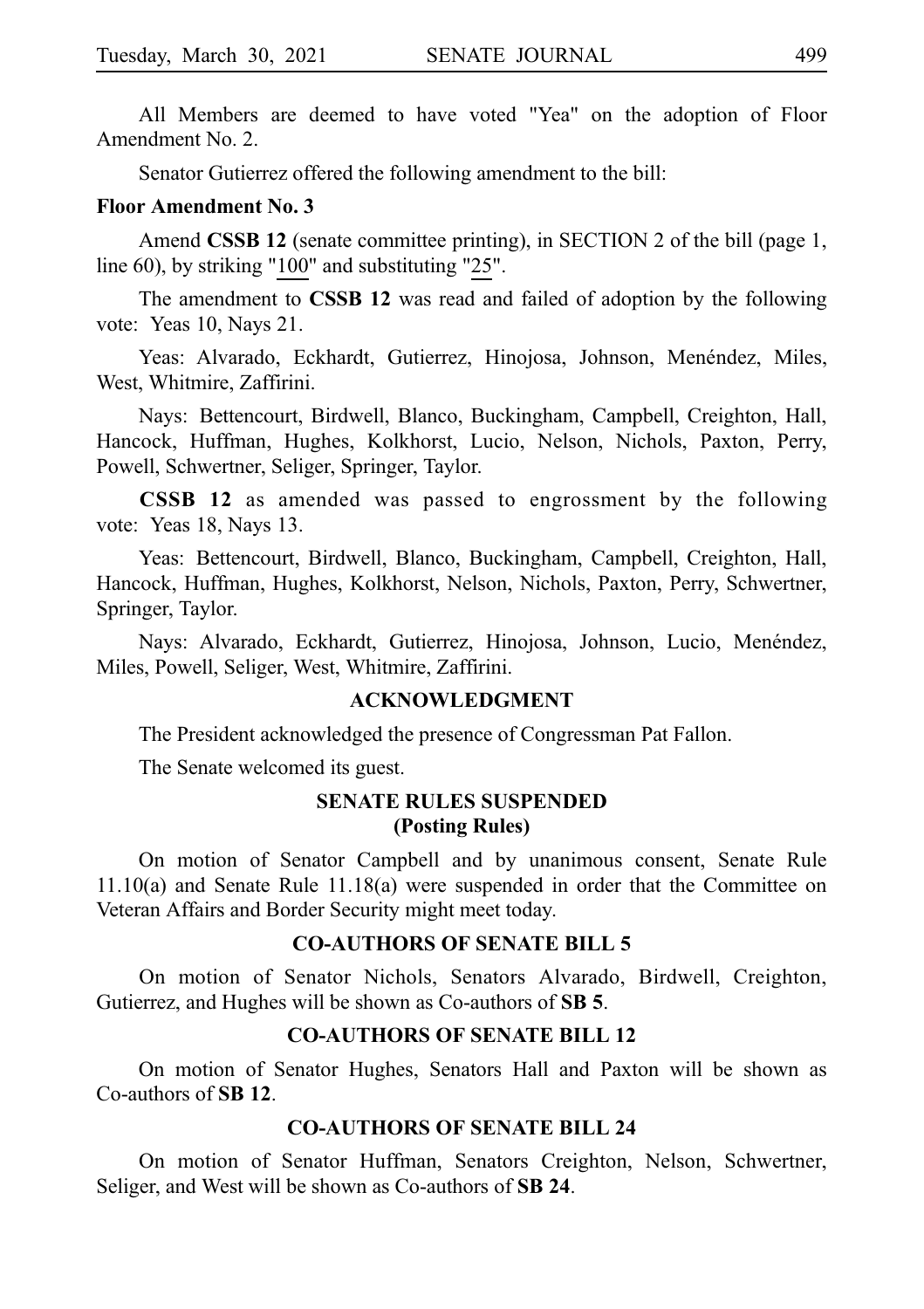# **CO-AUTHOR OF SENATE BILL 64**

On motion of Senator Nelson, Senator Zaffirini will be shown as Co-author of **SBi64**.

# **CO-AUTHOR OF SENATE BILL 98**

On motion of Senator Menéndez, Senator Miles will be shown as Co-author of **SBi98**.

# **CO-AUTHOR OF SENATE BILL 106**

On motion of Senator Menéndez, Senator Hinojosa will be shown as Co-author of **SBi106**.

# **CO-AUTHORS OF SENATE BILL 155**

On motion of Senator Perry, Senators Hall and Taylor will be shown as Co-authors of **SBi155**.

# **CO-AUTHOR OF SENATE BILL 243**

On motion of Senator Eckhardt, Senator Menéndez will be shown as Co-author of **SBi243**.

# **CO-AUTHOR OF SENATE BILL 253**

On motion of Senator Menéndez, Senator Miles will be shown as Co-author of **SBi253**.

# **CO-AUTHOR OF SENATE BILL 260**

On motion of Senator Menéndez, Senator Eckhardt will be shown as Co-author of **SBi260**.

# **CO-AUTHORS OF SENATE BILL 343**

On motion of Senator Kolkhorst, Senators Bettencourt, Hinojosa, Perry, and West will be shown as Co-authors of **SB 343**.

# **CO-AUTHOR OF SENATE BILL 632**

On motion of Senator Buckingham, Senator West will be shown as Co-author of **SBi632**.

# **CO-AUTHOR OF SENATE BILL 706**

On motion of Senator Lucio, Senator Seliger will be shown as Co-author of **SBi706**.

# **CO-AUTHORS OF SENATE BILL 788**

On motion of Senator Creighton, Senators West and Zaffirini will be shown as Co-authors of **SBi788**.

# **CO-AUTHOR OF SENATE BILL 930**

On motion of Senator Zaffirini, Senator Kolkhorst will be shown as Co-author of **SBi930**.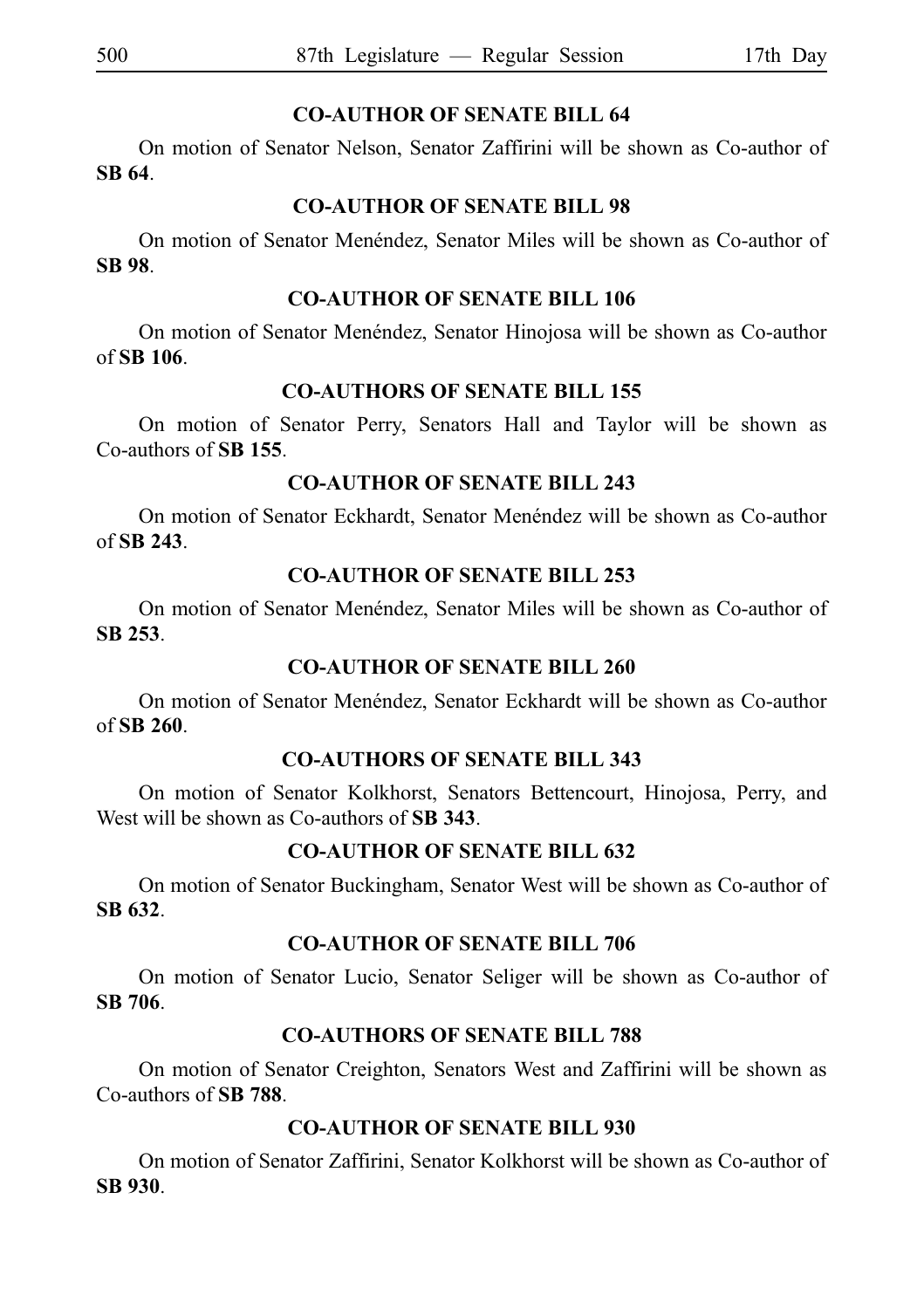## **CO-AUTHOR OF SENATE BILL 941**

On motion of Senator Buckingham, Senator Gutierrez will be shown as Co-author of **SBi941**.

## **CO-AUTHOR OF SENATE BILL 1248**

On motion of Senator Creighton, Senator Hall will be shown as Co-author of **SBi1248**.

## **CO-AUTHOR OF SENATE BILL 1377**

On motion of Senator Johnson, Senator Hinojosa will be shown as Co-author of **SBi1377**.

# **CO-AUTHOR OF SENATE BILL 1603**

On motion of Senator Kolkhorst, Senator Birdwell will be shown as Co-author of **SBi1603**.

# **CO-AUTHOR OF SENATE BILL 1647**

On motion of Senator Perry, Senator Lucio will be shown as Co-author of **SBi1647**.

# **CO-AUTHOR OF SENATE BILL 2092**

On motion of Senator Hughes, Senator Hinojosa will be shown as Co-author of **SBi2092**.

## **RESOLUTIONS OF RECOGNITION**

The following resolutions were adopted by the Senate:

# **Memorial Resolutions**

**SR 209** by Schwertner, In memory of William Henry Peckham III.

**SR 211** by Hughes, In memory of Wilson M. Dickson.

**SR 213** by Lucio, In memory of Charlotte Han Sharp.

## **Congratulatory Resolutions**

**SR 210** by Schwertner, Recognizing the 150th anniversary of the City of Bryan.

**SR 212** by Schwertner, Recognizing Tom and Ginny Holloway on the birth of their son, Graham Charles Holloway II.

**HCR 68** (Hinojosa and Lucio), Commending former Hidalgo County Judge Ramon Garcia for his service.

**HCR 70** (Nelson), Congratulating Southwest Airlines on its 50th anniversary.

# **RECESS**

On motion of Senator Whitmire, the Senate at 5:17 p.m. recessed until 1:00 p.m. tomorrow.